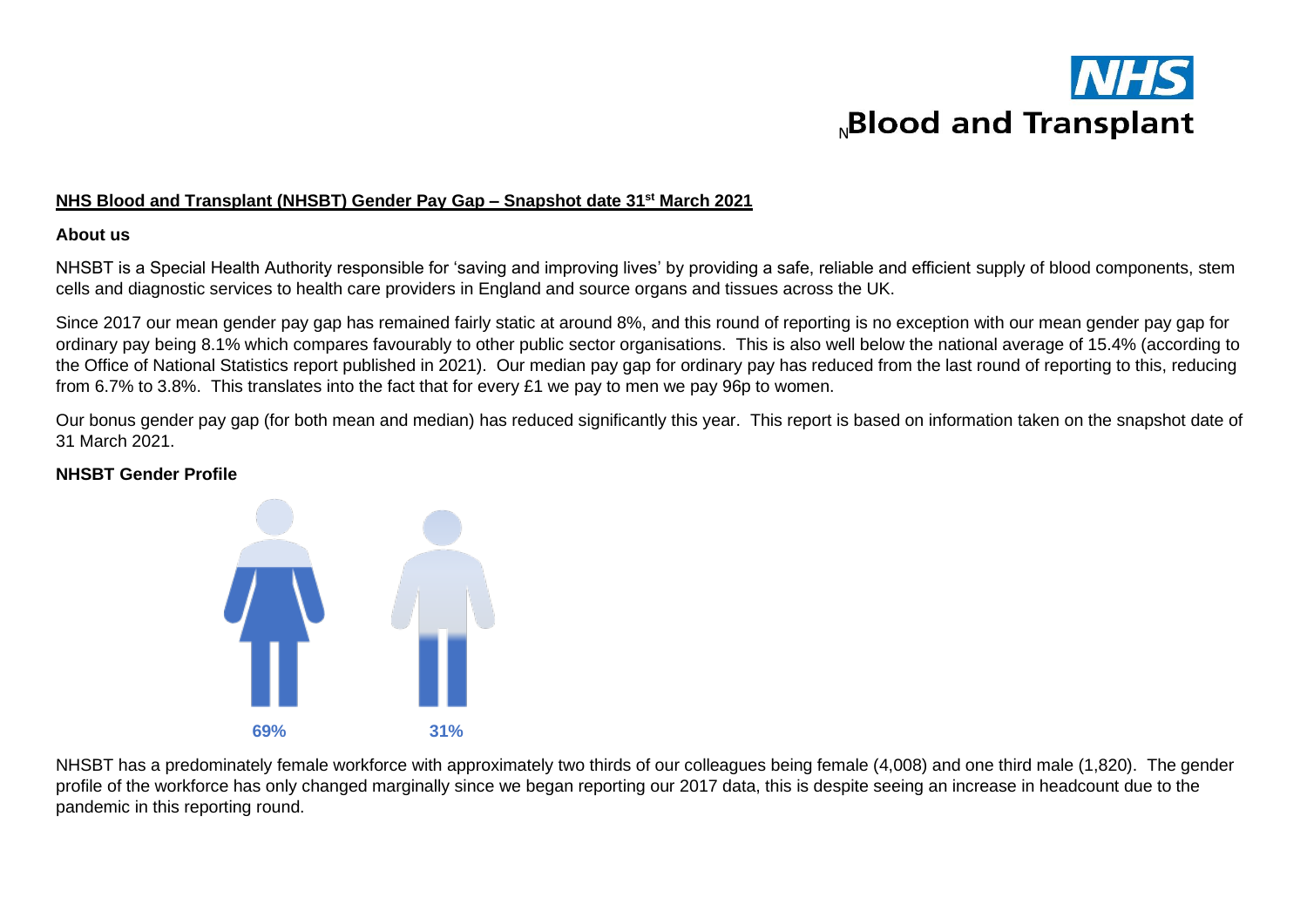## **NHSBT Gender Pay Gap**

Our Gender Pay Gap for ordinary pay, as at 31<sup>st</sup> March 2021 is reported as follows:

| <b>Women's earnings are:</b> |                                |
|------------------------------|--------------------------------|
| <b>Mean Gender Pay Gap</b>   | 8.1% lower than men's earnings |
| <b>Median Gender Pay Gap</b> | 3.8% lower than men's earnings |

As shown in the table and graph below the mean gender pay gap has remained fairly static for the last five years, always around 8%. There has been more fluctuation with the median over the last 5 years, with this reporting round seeing the biggest change. The median pay gap is the difference between the 'middle' male and 'middle' female earner and this year it has reduced to its lowest level. One explanation for this is a significant increase in the number of relevant employees in this round of reporting. In total this round of Gender Pay Gap covers 5,828 employees, which is an increase in headcount of over 8%. This is largest increase we have seen in the headcount of relevant employees over the 5 years of reporting. This combined with normal turnover rates and the fact that colleagues join pay bands on the minimum of the pay range all contributes to the range of salaries changing and therefore the middle value for men and women has shifted.

The table and graph below show our ordinary pay gap since 2017.

| <b>Ordinary Pay</b>      |            |               |  |
|--------------------------|------------|---------------|--|
| Snapshot                 | <b>GPG</b> | <b>GPG</b>    |  |
| <b>Date</b>              | Mean       | <b>Median</b> |  |
| 31 <sup>st</sup> Mar '17 | 7.9%       | 5.0%          |  |
| 31 <sup>st</sup> Mar '18 | 7.6%       | 5.4%          |  |
| 31 <sup>st</sup> Mar '19 | 7.6%       | 5.6%          |  |
| 31 <sup>st</sup> Mar '20 | 7.8%       | 6.7%          |  |
| 31 <sup>st</sup> Mar '21 | 8.1%       | 3.8%          |  |

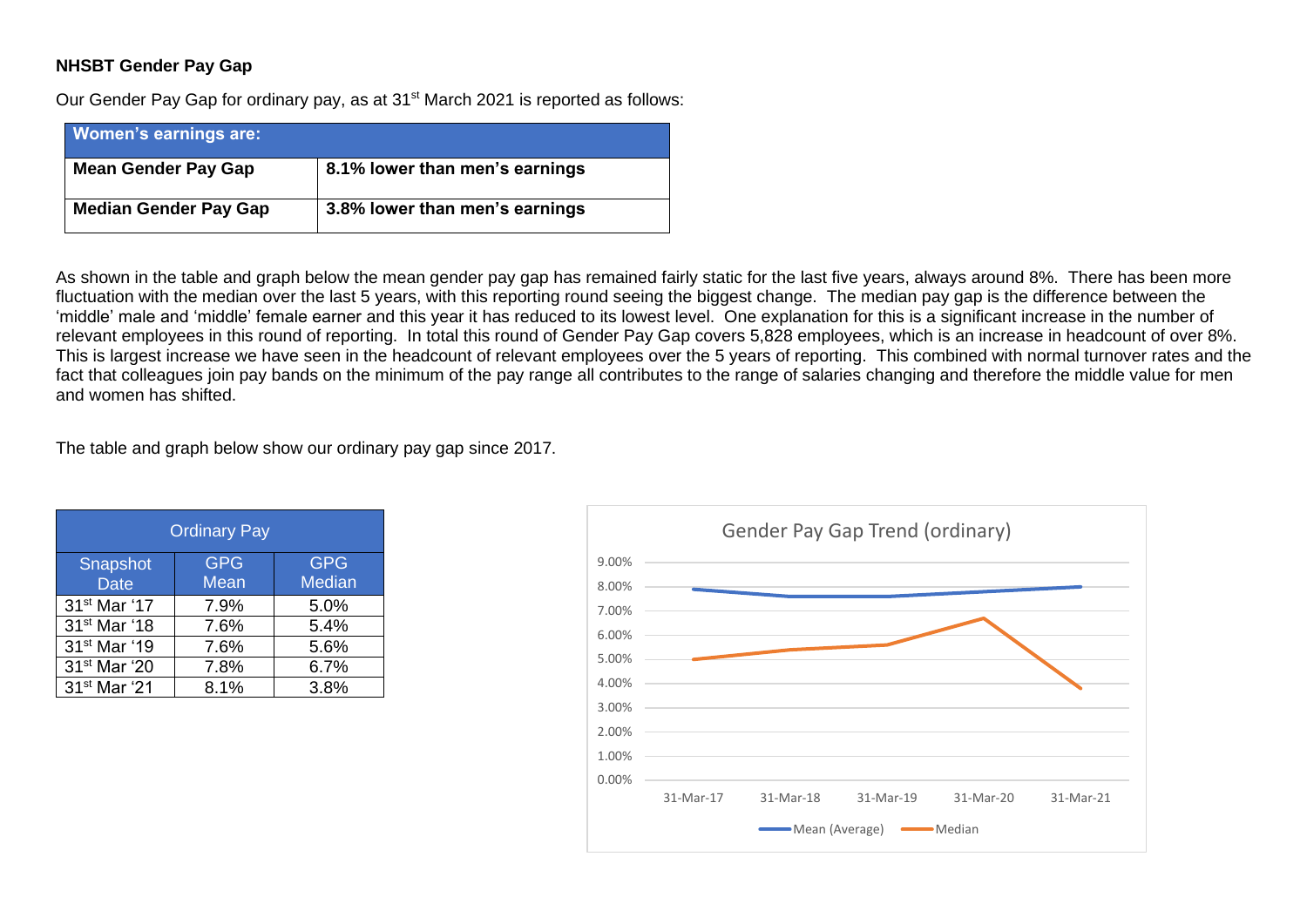Our Gender Pay Gap continues to be driven by two main factors:

- 1) The higher proportion of men in more senior (higher paid) roles; combined with
- 2) The higher proportion of women in more junior roles (lower paid roles)

The ordinary pay element of the Gender Pay Gap is calculated using basic pay and other payments such as shift allowances and Recruitment and Retention Premia.

# **Pay Structure**

All NHSBT staff, except for board/executives and medics are bound by the NHS Terms and Conditions of Service that contains the national agreement on pay and conditions of service. The NHS Terms and Conditions pay bands range from band 2 (lowest paid) up to band 9.

The graph below, shows the percentage of males and females in each pay band as at 31<sup>st</sup> March 2021.



The red line on the graph above indicates the overall percentage of women in the organisation and therefore highlights that there are fewer women in higher paid roles (pay band 8b and above).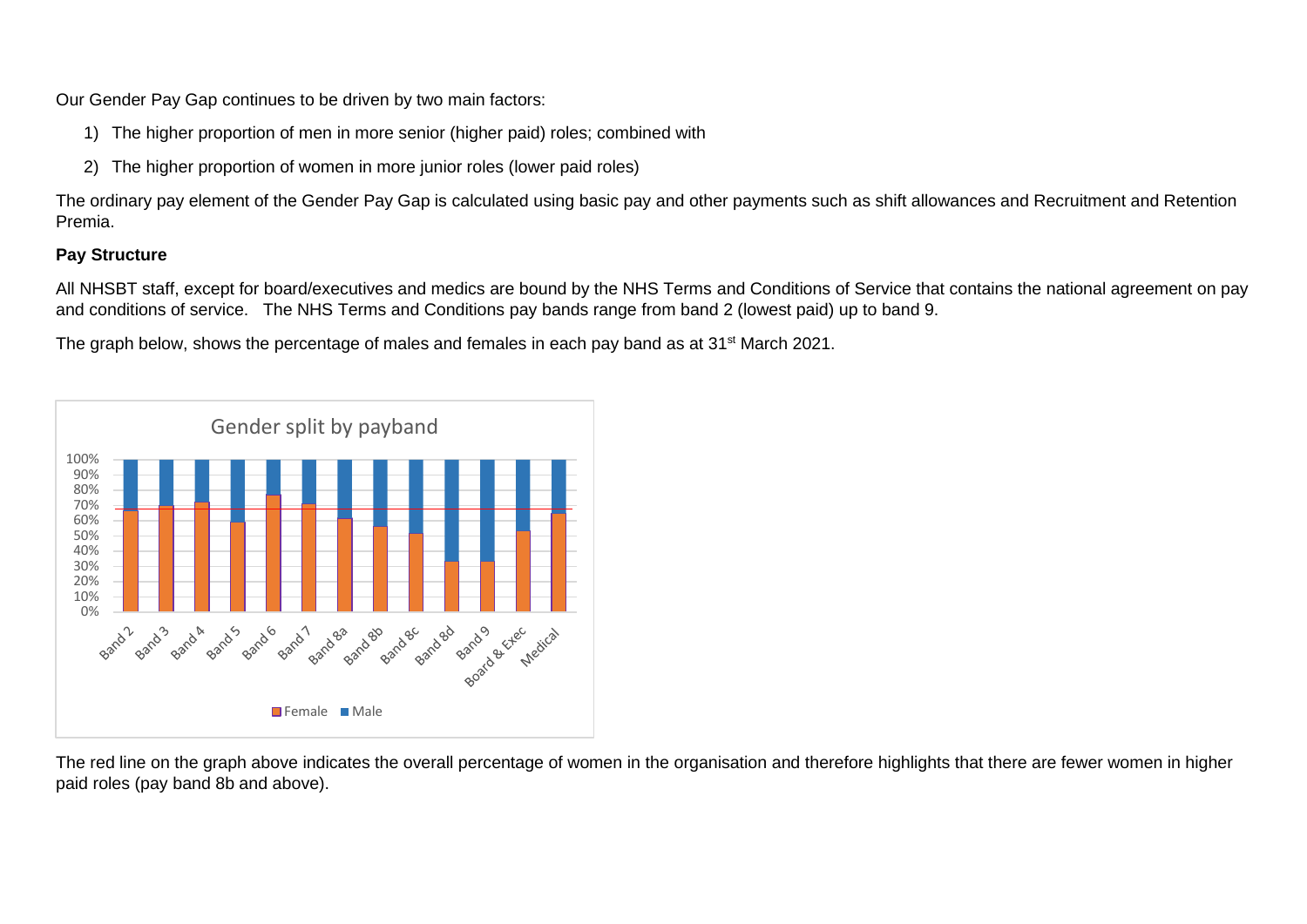This can also be seen in these charts when comparing ordinary pay of men and women using salary quartiles.



# **NHSBT Gender Bonus Pay Gap**

We also report our gender pay gap for the bonus payments that we have made. Our bonus pay gap, as at 31<sup>st</sup> March 2021 is reported as follows:

| Women's bonuses are:                       |                      |
|--------------------------------------------|----------------------|
| Difference in Mean Bonus Payments          | 36% lower than men's |
| <b>Difference in Median Bonus Payments</b> | 50% lower than men's |

The 2021 round of bonus reporting once again comprised of payments made under the Clinical Excellence Awards (CEAs) scheme and the Very Senior Manager/Executive Senior Manager (VSM/ESM) bonus scheme. CEA's are made to Senior Medical staff under their terms and conditions. The previous reporting round was solely made up of CEAs.

Both the mean and median gaps for bonuses have reduced significantly from last year. It is likely that this is due to the great deal of work that has taken place over recent years to encourage women to apply for, and subsequently receive CEAs. So much so that this once again this reporting round saw another increase in the number of women receiving bonuses (in total 20 bonuses being paid to women and 7 paid to men). At this point it is worth noting that only 27 of our employees received a bonus payment, which is less than 0.5% of our employees.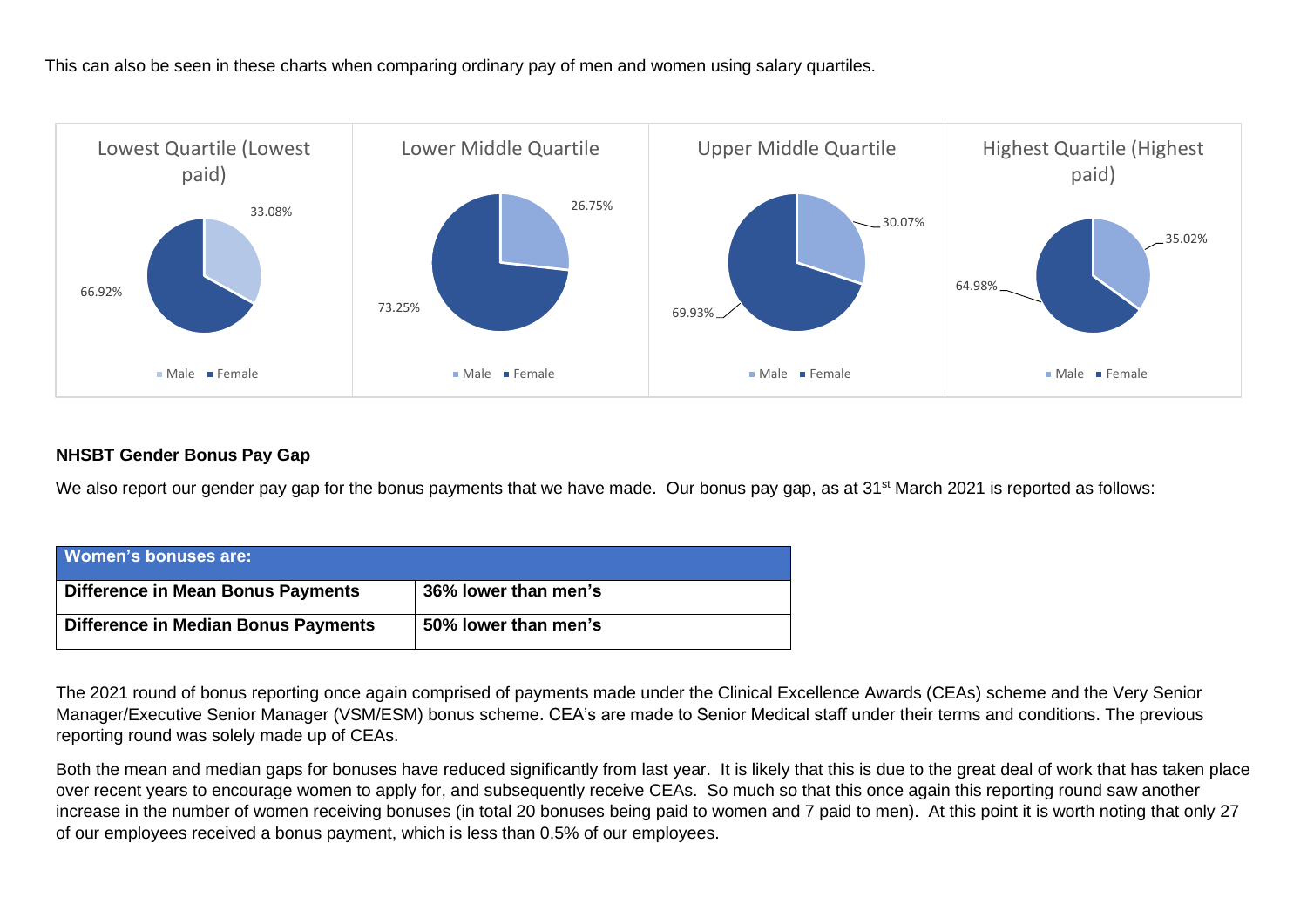In relation to the CEA scheme, it is also worth noting that the CEA Awards are made up of Local and National awards with different levels of financial reward that increase in value with each level. In this round of reporting, we have seen 4 women have their CEA level increase whilst the awards paid to men have remained static. In addition to this, once again VSM/ESM bonuses are included in this round of reporting, with more bonuses having been made to women than men – this has all contributed to reducing the bonus gap.

Whilst this is a move in the right direction, due to historical factors and high value CEAs that have been in place for a number of years means that this will take time to work through. Therefore, it is going to take a few more years before we see the bonus gap reach a lower level.



## **Responding to our data**

Action planning to date to reduce our GPG has largely centred around trying to reduce our bonus GPG by actively promoting the CEA scheme to women. This has now started to pay off and is clearly demonstrated in our data. Whilst we are pleased that our GPG is lower than the national average, NHSBT is committed to ensuring that our pay gap is reduced.

Over the course of the next 12 months, we will continue to analyse our data and develop plans to address areas for improvement to enable us to achieve a reduction in our pay gap as follows:

- At the earliest opportunity we will begin to analyse the GPG data for the next snapshot date of 31<sup>st</sup> March 2022 and do this again on a directorate and centre-based breakdown.
- NHSBT will engage with its Assistant Directors People and Culture to discuss with their Directorate Senior Management Teams to support the directorate specific action planning process and where necessary take remedial actions during 2022/23. This should then have a positive impact on reducing our GPG and we would expect a clear step change in the following round of GPG reporting.